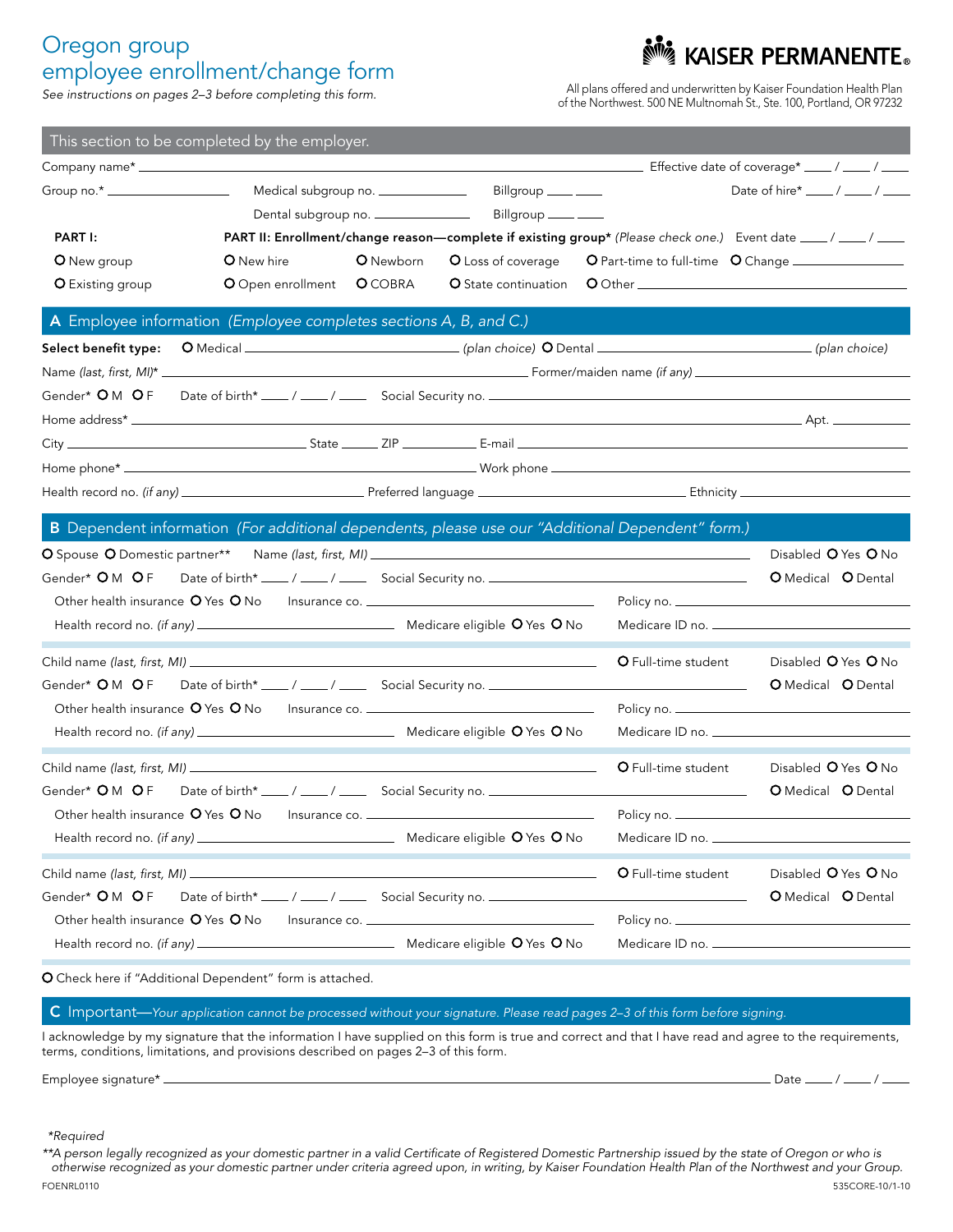### Please read the following before signing your form

The following statements are valid for the period of coverage I have selected under this plan for myself and my current and future dependents who are or will be covered, unless I or my dependents provide written notification of a change.

- I hereby acknowledge, on behalf of myself and my enrolled family members, that Kaiser Foundation Health Plan of the Northwest (KFHPNW) may request personal health information, including information regarding treatment or services that any of us may receive from a physician, health care practitioner, hospital, medical office, or other medical facility. I also acknowledge that KFHPNW or its authorized designee may use and disclose such personal health information for treatment, payment, or health care operations without authorization in accordance with applicable law. This is not an authorization for the Health Insurance Portability and Accountability Act of 1996 (HIPAA).
- I allow any college, university, or educational institution to furnish KFHPNW with information necessary to establish student eligibility under this plan.
- I allow the proper deductions, if any, to be made from my earnings as my part of the cost of this coverage.
- I understand that all non-emergency services (including services provided under Tier 1 of Added Choice®) are covered only when provided by or arranged by Participating Providers and Participating Facilities or Select Providers and Select Facilities. (Added Choice members: See your *Evidence of Coverage* [*EOC*] for providers and facilities covered under Tier 2 and Tier 3 for non-emergency services.)

If you are declining enrollment for yourself or your dependents (including your spouse) because of other health insurance or group health plan coverage, you may be able to enroll yourself and your dependents in this plan if you or your dependents lose eligibility for that other coverage (or if the employer stopped contributing toward your or your dependents' other coverage). However, you must request enrollment within 30 days after your or your dependents' other coverage ends (or after the employer stops contributing toward the other coverage).

In addition, if you have a new dependent as a result of marriage, birth, adoption, or placement for adoption, you may be able to enroll yourself and your dependents. However, you must request enrollment within 31 days after a marriage, and within 60 days for a birth, adoption, or placement for adoption (if an additional premium is not required to add a child, this requirement is waived).

To request special enrollment or obtain more information, contact Membership Services at one of the phone numbers listed below.

#### Obtaining services and prior authorization

If you are enrolling in a Traditional, Deductible (HSA-Compatible), or High Deductible medical or dental plan: All services must be provided, prescribed, or directed by Participating Providers or Permanente Dental Associates dentists, except for qualifying emergency and urgent care (outside our service area) or authorized referrals.

If you are enrolling in Added Choice: All Tier 1 services must be provided, prescribed, or directed by Select Providers, except emergency care and urgent care (outside our service area) or authorized referrals.

Prior authorization (all plans): Many services require prior authorization in order to be covered. For example, if you are an Added Choice member, most Tier 2 and Tier 3 non-emergency care and procedures provided in a hospital, another care facility, or your home, except for maternity care, must be authorized at least 72 hours in advance. See your *EOC* or contact Membership Services to learn which services require prior authorization.

Temporary enrollment identification: Please make a copy of this form. You will soon receive a membership card. Until then, present this form to Membership Services, located in most of our facilities, to receive services.

Membership Services: For assistance with obtaining services, call Membership Services at 503-813-2000 in the Portland area or 1-800-813-2000 from all other areas. For TTY, call 1-800-735-2900. For language interpretation services, call 1-800-324-8010.

#### Submitting the enrollment application

This enrollment form is to be submitted by the employer. Please be sure the form is complete and includes the employee's signature. Missing or incomplete information may significantly slow down the enrollment process.

By mail: Kaiser Permanente Membership Administration 1-866-311-5974 PO Box 203012 Denver, CO 80220-9012 By fax:\*

\*Please limit fax submissions to one enrollment form per transmission.